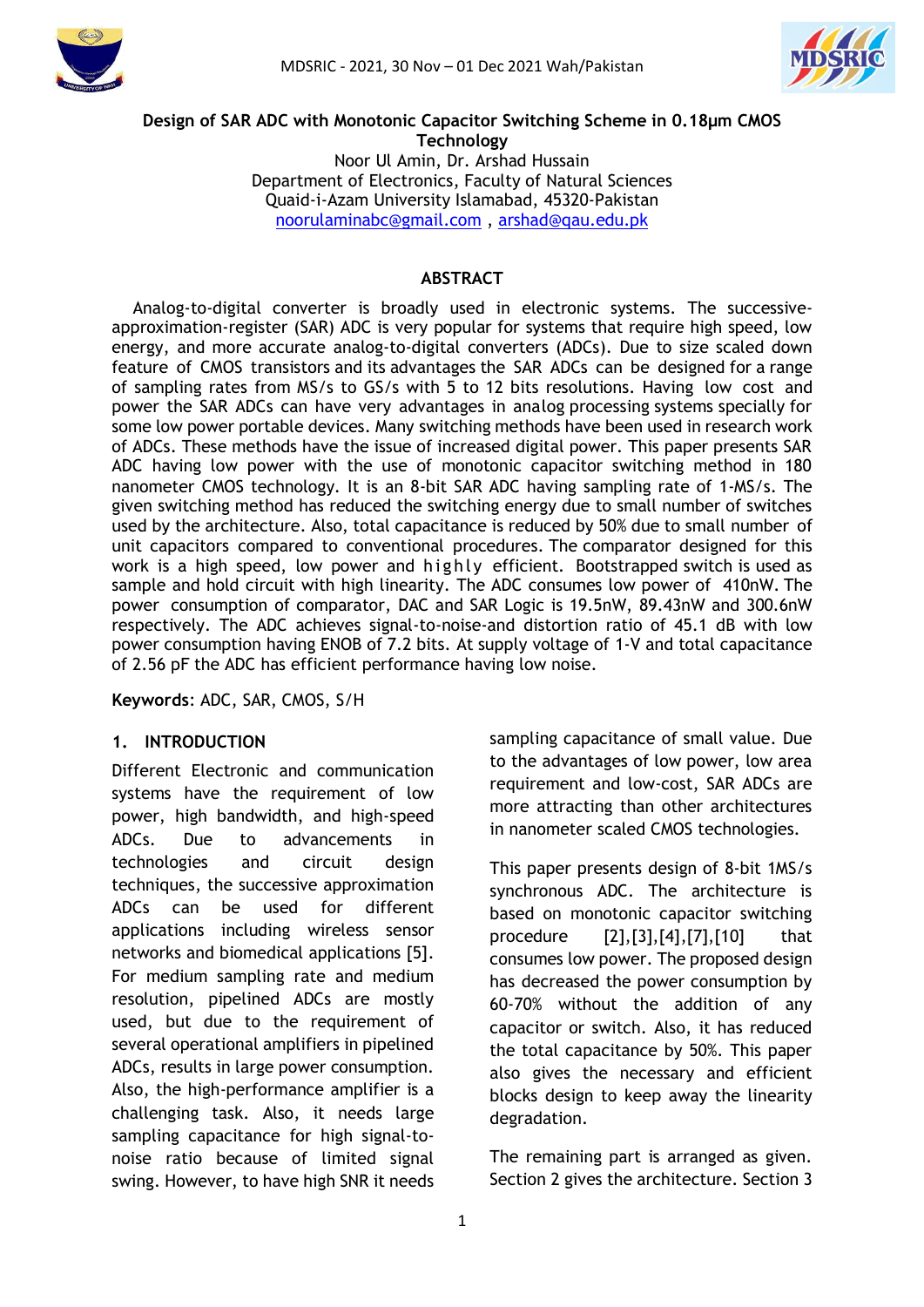



gives circuit building blocks. Section 4 presents conclusions and results.

# **2. ARCHITECTURE**

The proposed SAR ADC has used capacitor array based on binary weighted mechanism with switches, comparator, bootstrapped switch, and SAR Logic control. The capacitor array based on binary weighted has been used instead of capacitor array C-2C based to have high linearity [3]. The ADC has used a fully differential methodology to have less supply noise and a good system of common mode noise rejection. In this architecture, bootstrapped switch is used. It acts as a circuit of sample-and-hold  $(S/H)$  [6]. The ADC operates on both sides due to its differential nature. But only the operation of positive side of conventional SAR ADC is explained for concept. The bottom plates of capacitors are charged to  $V_{ip}$  during sampling phase whereas the bottom plates are readjusted to common mode voltage. Only capacitor of larger value is connected to ground. For bits decision to be one or zero, the comparator does the first comparison. If value of  $V_{in}$  is more than  $V_{in}$ ,  $B_1$  (most significant bit) is 1. If not,  $B_1$  is 0, and capacitor having largest value is reswitched to ground. After that  $C_2$  is switched to  $V_{ref.}$  and comparison is again performed by the comparator. The procedure is repeated till decision of LSB (least significant bit). This method is simple but not energy efficient.

Fig.1. gives architecture of given SAR ADC. Downward switching has used for fast reference settling, although it can be upward or downward. Bootstrapped switches are used to sample input signal on top plates of the capacitors. Due to this, the ADC has very high settling speed, high linearity [8] and reasonable input bandwidth. The bottom plates of the capacitors are reset to  $V_{ref.}$  Then after bootstrapped switches are switched off by ADC and first comparison is performed by the comparator without switching any capacitor. Then according to the resulted output of comparator, the capacitor C1(largest one) is shifted to ground and the other remains unchanged. The procedure is repeated until decision of the LSB. For each bit cycle only one capacitor is switched, so the power consumption is reduced.

There are several advantages of the given procedure over the conventional one. In the given architecture, the switching has no need of upward transition, so the DAC has fast settled. Also, no switching is needed for first comparison. Also, the architecture has only half number of unit capacitors as compared to conventional one.



**Figure 1: Proposed SAR ADC**

## **3. CIRCUIT BUILDING BLOCKS**

The key building blocks of the presented ADC includes a S/H, dynamic comparator, capacitor array, and SAR control block. Each block is given below.

### *A. S/H Block*

In the given ADC, bootstrapped switch is used as sample and hold block [1]. To ensure linearity bootstrapping is used. Using the bootstrapped switch and keeping the voltage from gate to source of the sampling transistor at supply voltage V<sub>dd</sub> results in small on resistance and high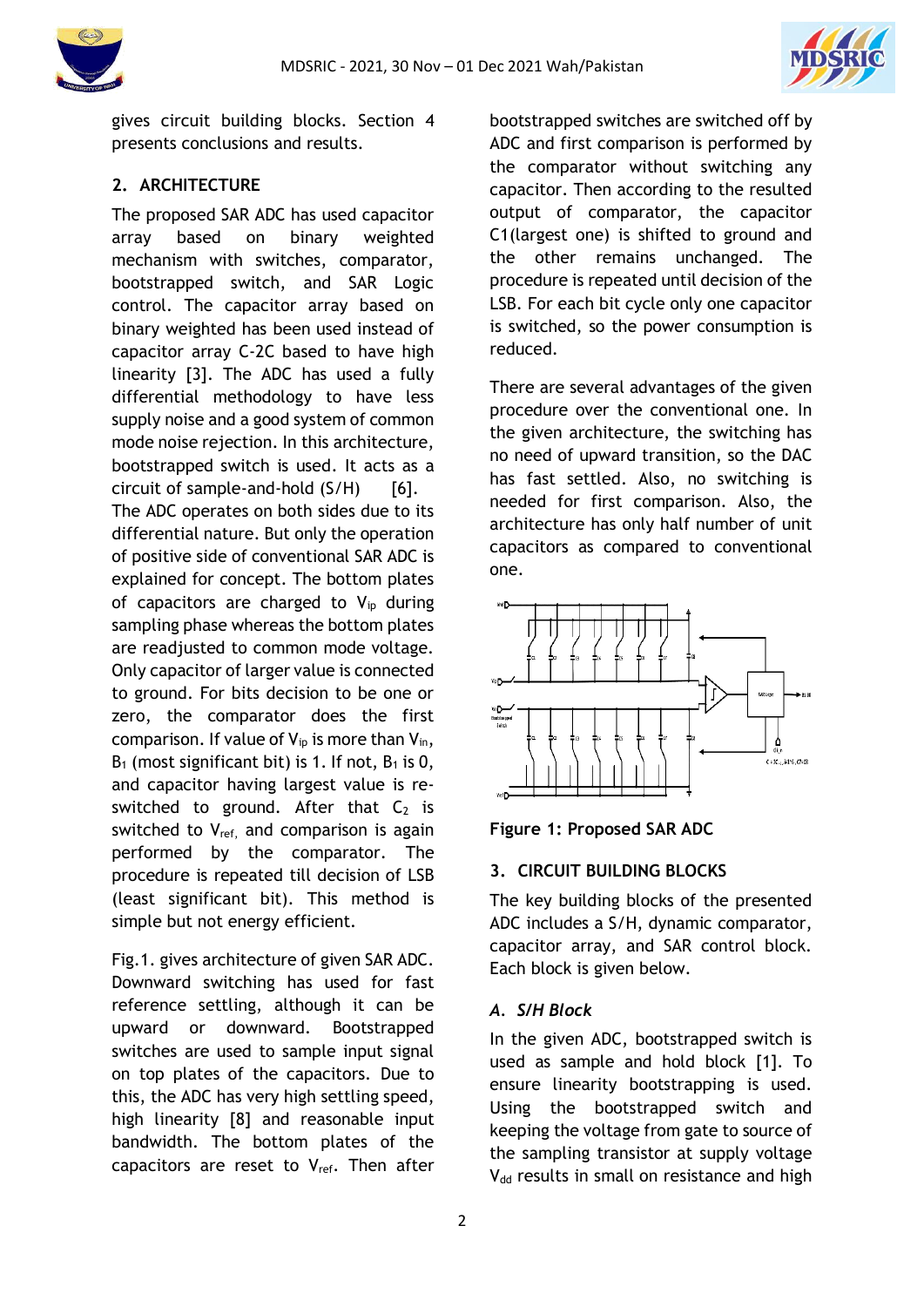



linearity. A single-phase clock (Clks) is applied to the bootstrapped switch to on and off having a sampling capacitance of 500fF. With bootstrapping the linearity of switch has increased, results in fast settling and large input bandwidth. Also, some other switches may be combined to achieve higher precision and accuracy depending on the required performance parameters. The circuit of bootstrapped switch used is given in Fig.2.



**Figure 2: S/H Circuit**

## *B. Comparator*

The circuit of comparator is given in Fig.3. It has an input pair of p type transistors. The comparator operates with in input common mode voltage having ranged from Vref to ground.

The comparator operates with a clock Clkc. Both outputs Out<sub>p</sub> and Out<sub>n</sub> are high at high Clkc. When Clkc is low, comparator compares input voltages and results one output as high with respect to the high input voltage. A biased transistor is cascaded to maintain the linearity without disturbing the power consumption or the comparison speed. The comparator has no consumption of any static current, so this comparator is good for less energy consuming architecture [9].



#### **Figure 3: Comparator**

### *C. CAPACITOR ARRAY*

The given ADC has the use of binary weighted capacitor array. The unit capacitor used is 50fF. Because of small unit capacitance the ADC is very efficient. Also, the settling time is reduced. The capacitor array is shown in Fig.1.

### *D. SAR LOGIC*

SAR logic based on synchronous logic [3] is used for given SAR ADC. This logic generates some of the necessary clocks itself internally. Clks operates the sampling switches. The sampling interval is kept as 20% of whole clock period applied. Clock Clkc is generated which is used to control the comparator. The output's Clk1 to Clk8 are used to control the capacitor array and for sampling the digital codes of the comparator. Diagram of the SAR logic is given in Fig.4.



## **Figure 4: SAR Logic**

## *E. DAC CONTROL SWITCH*

DAC control switch consist of a static Dflipflop.  $Clk_i$  and  $Out_0/Out_0$  are applied as inputs to D-flip flop. The flip flop is proceeded by a transistor pair having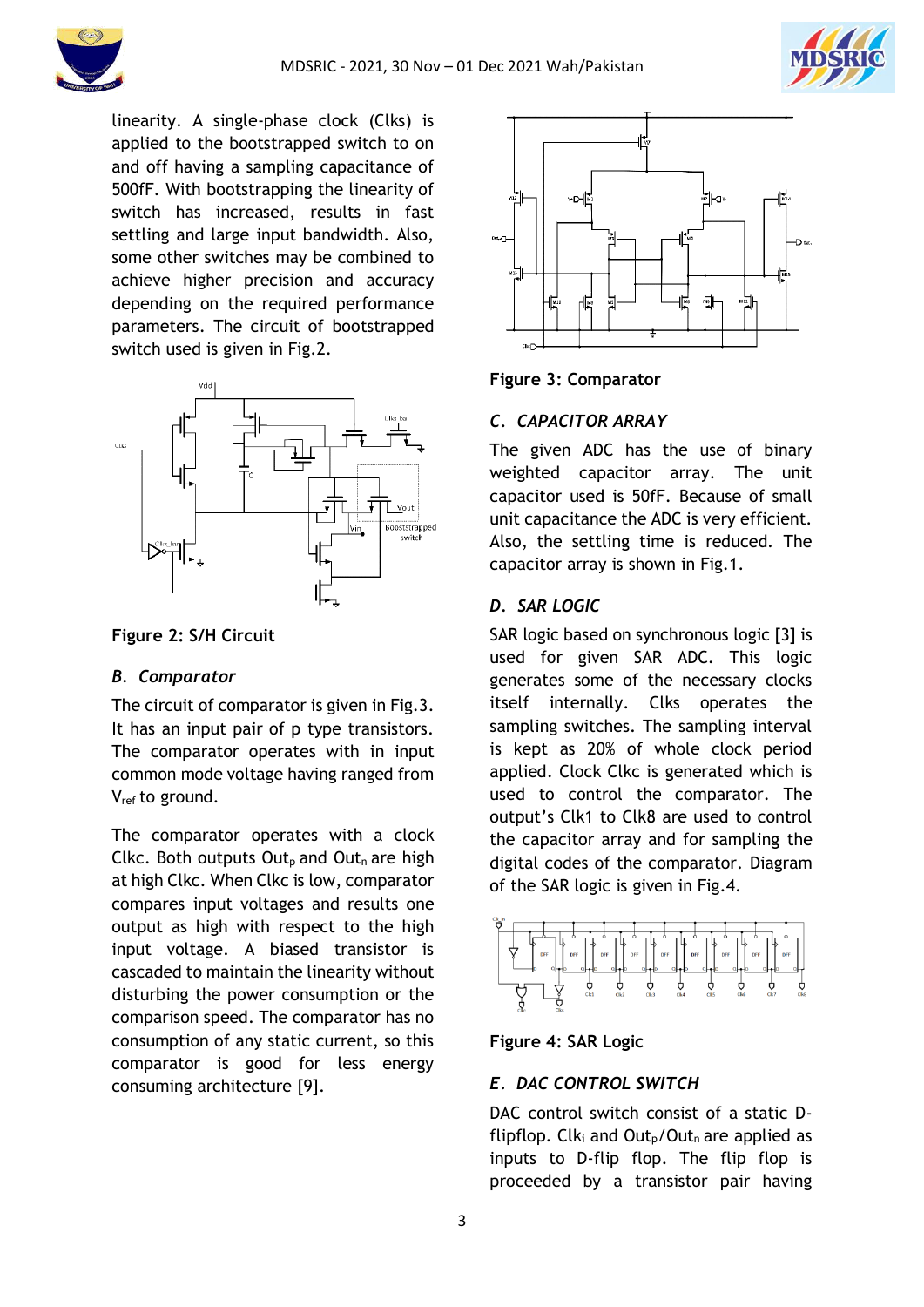



switching voltages of  $V_{ref}$  and ground. At the high output the corresponding capacitor is switched from reference voltage to ground, whereas at low output the capacitor is switched to  $V_{ref}$  [3]. Circuit of DAC switch is given in Fig.5.



**Figure 5: DAC Control Logic**

## **4. CONCLUSION AND RESULTS**

The SAR ADC is designed for applications based on low power consumption. It has used monotonic switching procedure technique for switching. Different blocks designed have been given with their simulation results. The given ADC is energy efficient, high speed and more precise as compared to conventional. The parameters of the given SAR ADC are given in table 1. The output waveforms of all blocks designed in cadence are given below.

|  |  | <b>Table 1: Parameters Table</b> |  |
|--|--|----------------------------------|--|
|--|--|----------------------------------|--|

| Parameters         | Value          |
|--------------------|----------------|
| Peak-to-Peak       | 1 <sup>V</sup> |
| Voltage            |                |
| Sampling           | 1MHz           |
| frequency          |                |
| <b>Common Mode</b> | 0.5V           |
| Voltage            |                |
| Sampling           | 500fF          |
| Capacitance        |                |
| Power              | 410nW          |
| <b>SNDR</b>        | 45.1 dB        |
| <b>ENOB</b>        | 7.2 bits       |



**Figure 6: S/H Output**



**Figure 7: Comparator Output**



**Figure 8: DAC Output**



**Figure 9: SAR Logic Output**